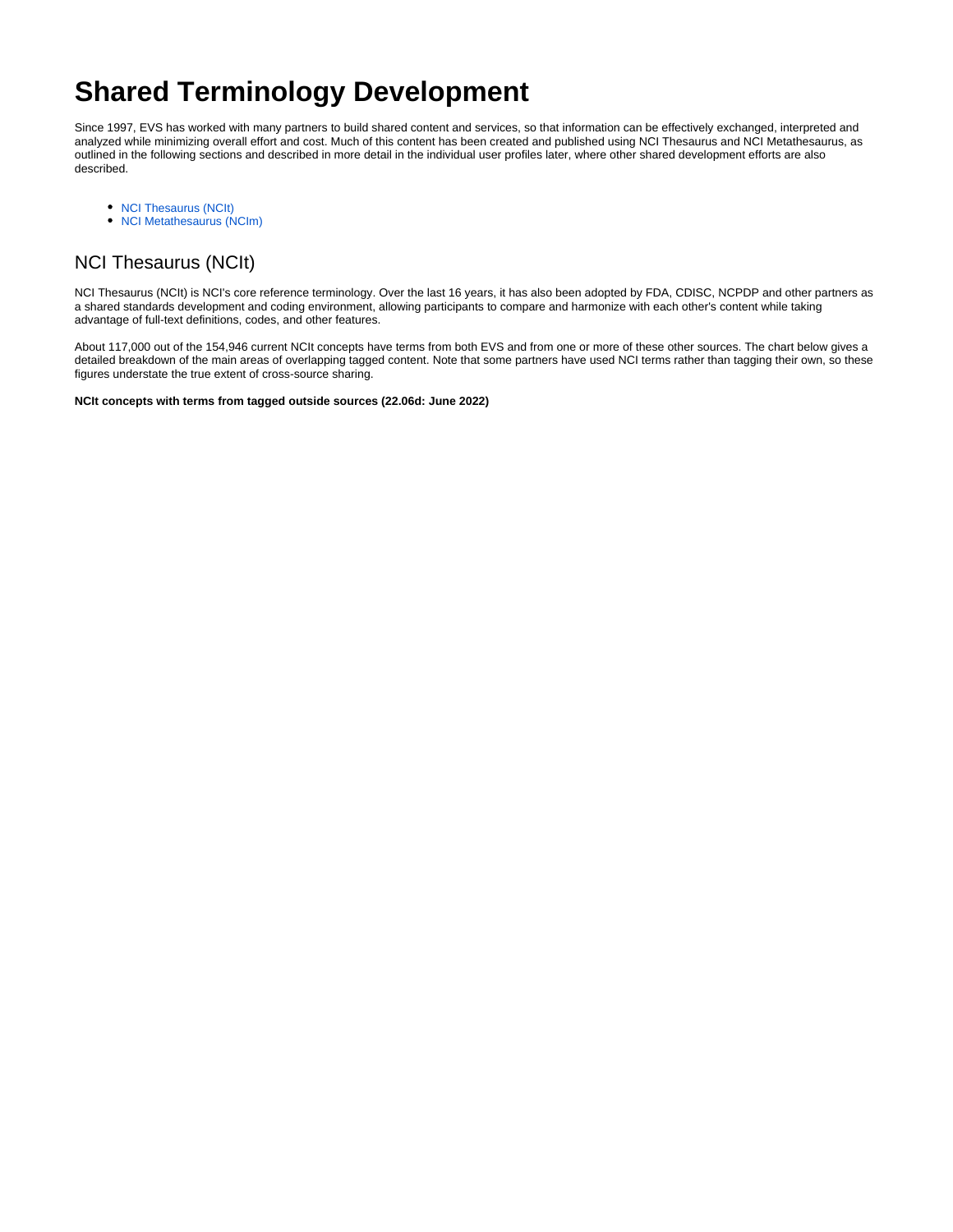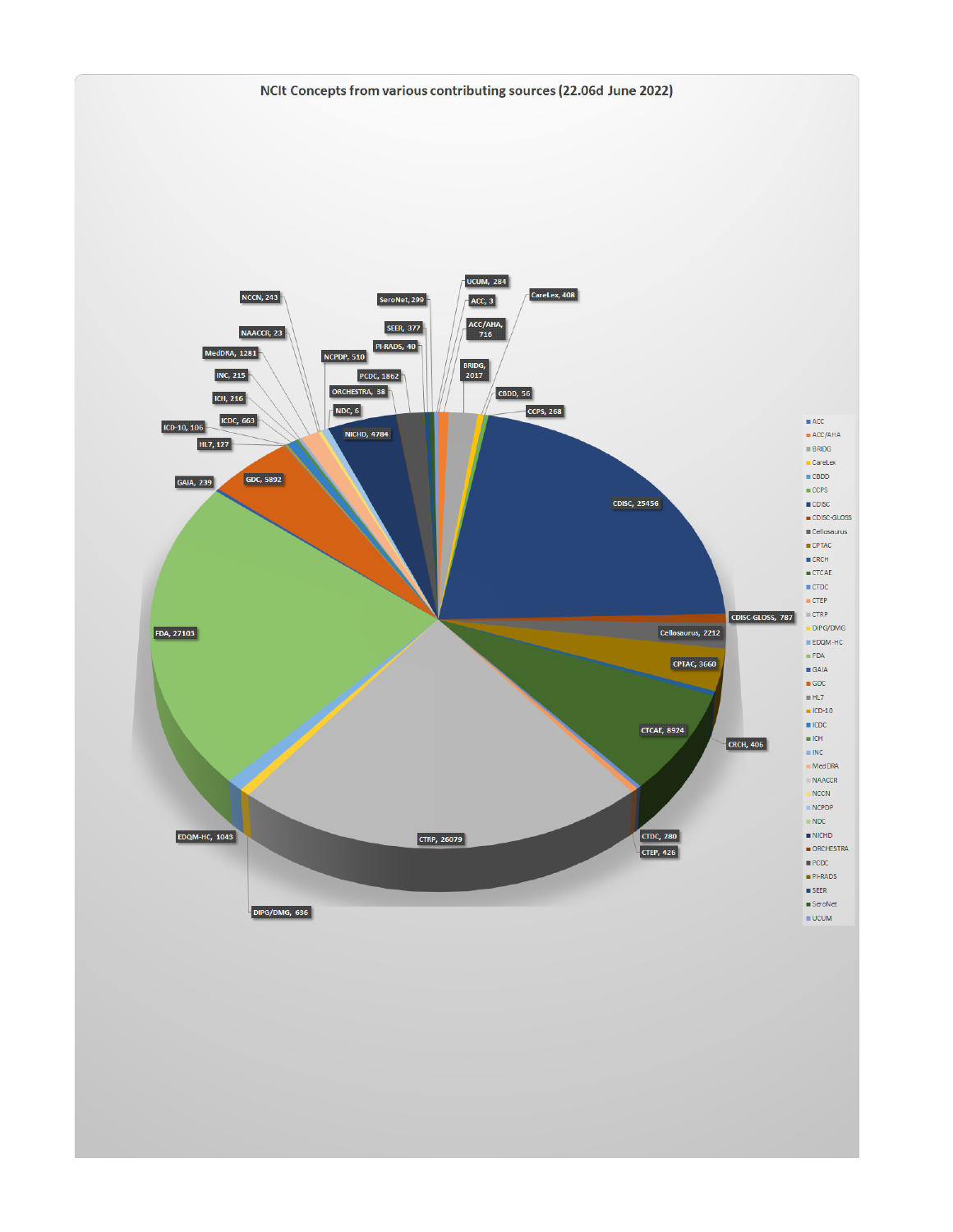### **NCIt concepts with tagged synonyms from each outside source (22.06d: June 2022)**

| <b>NCIt Concepts</b> | <b>Source</b> |  |
|----------------------|---------------|--|
| 3                    | <b>ACC</b>    |  |
| 716                  | ACC/AHA       |  |
| 2017                 | <b>BRIDG</b>  |  |
| 408                  | CareLex       |  |
| 56                   | <b>CBDD</b>   |  |
| 268                  | <b>CCPS</b>   |  |
| 25456                | <b>CDISC</b>  |  |
| 787                  | CDISC-GLOSS   |  |
| 2212                 | Cellosaurus   |  |
| 3660                 | CPTAC         |  |
| 406                  | <b>CRCH</b>   |  |
| 8924                 | <b>CTCAE</b>  |  |
| 280                  | <b>CTDC</b>   |  |
| 426                  | <b>CTEP</b>   |  |
| 26079                | <b>CTRP</b>   |  |
| 636                  | DIPG/DMG      |  |
| 1043                 | EDQM-HC       |  |
| 27103                | <b>FDA</b>    |  |
| 239                  | <b>GAIA</b>   |  |
| 5892                 | GDC           |  |
| 127                  | HL7           |  |
| 106                  | ICD-10        |  |
| 663                  | <b>ICDC</b>   |  |
| 216                  | ICH           |  |
| 215                  | INC           |  |
| 1281                 | MedDRA        |  |
| 23                   | NAACCR        |  |
| 243                  | NCCN          |  |
| 510                  | NCPDP         |  |
| 6                    | NDC           |  |
| 4784                 | <b>NICHD</b>  |  |
| 38                   | ORCHESTRA     |  |
| 1862                 | PCDC          |  |
| 40                   | PI-RADS       |  |
| 377                  | SEER          |  |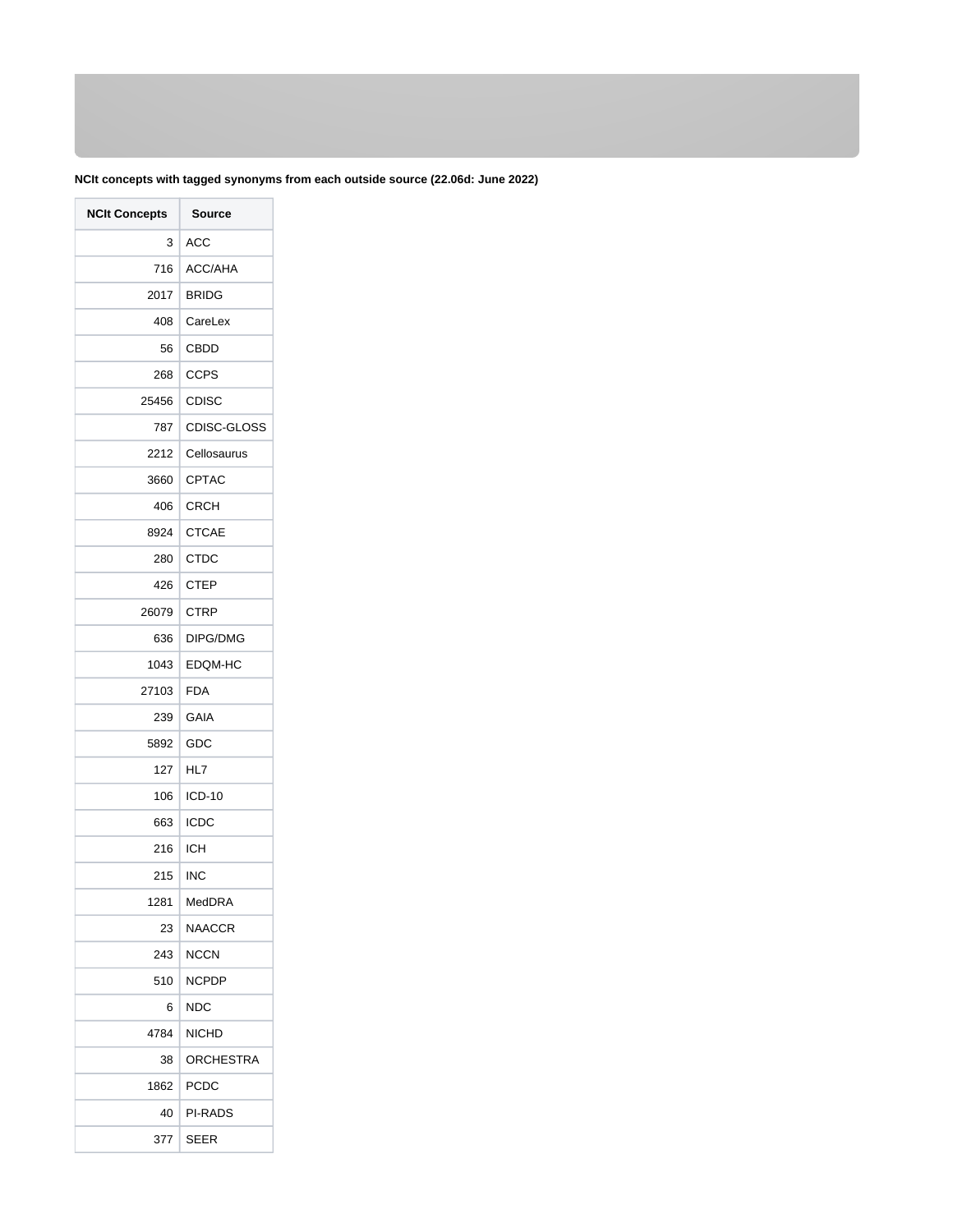|  | 299   SeroNet |  |
|--|---------------|--|
|  | 284   UCUM    |  |

### <span id="page-3-0"></span>NCI Metathesaurus (NCIm)

NCI Metathesaurus (NCIm) was started in the late 1990s to gather up, translate between, and publish the many terminologies used by NCI, including some created in part or whole within NCI. Development of NCI Thesaurus started within NCIm as NewPDQ, an effort to extend and restructure the PDQ Terminology long used to code cancer clinical trial, research and public information resources. NCIm continues to provide a vital environment for EVS collaboration with NCI and other partners to develop, map and publish terminologies of shared interest, and responds to the requirements of a broad range of stakeholders within the cancer research and biomedical community.

NCIt tagged content from outside sources is imported into NCIm with separate source tags. NCIt-derived sources are grouped separately below. The NCIm tags are mostly identical or very similar to those in NCIt; exceptions are CADSR, converted to NCI; HL7, converted to NCI-HL7; and CTRM, which is not imported.

#### **NCIm sources and the number of concepts to which each contributes (202105: May 2021)**

| <b>NCIm</b><br>concepts | Source Label - NCIt-<br>derived | <b>Source Name</b>                                                                               |  |
|-------------------------|---------------------------------|--------------------------------------------------------------------------------------------------|--|
| 713                     | ACC-AHA                         | American College of Cardiology/American Heart Association Clinical Data Terminology,<br>2021_01D |  |
| 334                     | <b>BioC</b>                     | BioCarta online maps of molecular pathways, adapted for NCI use, 2021_01D                        |  |
| 27                      | <b>BRIDG</b>                    | Biomedical Research Integrated Domain Group Model, 2021_01D                                      |  |
| 1148                    | BRIDG_3_0_3                     | Biomedical Research Integrated Domain Group Model, 3.0.3, 2021_01D                               |  |
| 1658                    | BRIDG_5_3                       | Biomedical Research Integrated Domain Group Model, 5.3, 2021_01D                                 |  |
| 17974                   | caDSR                           | Cancer Data Standards Registry and Repository, 2021_01D                                          |  |
| 407                     | CARELEX                         | Content Archive Resource Exchange Lexicon, 2021_01D                                              |  |
| 53                      | <b>CBDD</b>                     | Chemical Biology and Drug Development Vocabulary, 2021_01D                                       |  |
| 265                     | <b>CCPS</b>                     | Childhood Cancer Predisposition Study, 2022_01E                                                  |  |
| 923                     | <b>CDC</b>                      | U.S. Centers for Disease Control and Prevention, 2021_01D                                        |  |
| 26120                   | <b>CDISC</b>                    | Clinical Data Interchange Standards Consortium, 2021_01D                                         |  |
| 788                     | CDISC-GLOSS                     | Clinical Data Interchange Standards Consortium Glossary Terms, 2021_01D                          |  |
| 2167                    | <b>CELLOSAURUS</b>              | Cellosaurus, 2021_01D                                                                            |  |
| 3688                    | <b>CPTAC</b>                    | Clinical Proteomic Tumor Analysis Consortium, 2021_01D                                           |  |
| 406                     | <b>CRCH</b>                     | Cancer Research Center of Hawaii Nutrition Terminology, 2021_01D                                 |  |
| 775                     | <b>CTCAE</b>                    | Common Terminology Criteria for Adverse Events, 2021_01D                                         |  |
| 5599                    | CTCAE_3                         | Common Terminology Criteria for Adverse Events 3.0, 2021_01D                                     |  |
| 4022                    | CTCAE_5                         | Common Terminology Criteria for Adverse Events 5.0, 2021_01D                                     |  |
| 276                     | <b>CTDC</b>                     | Clinical Trial Data Commons, 2021_01D                                                            |  |
| 318                     | <b>CTEP</b>                     | Cancer Therapy Evaluation Program, 2004                                                          |  |
| 373                     | CTEP-SDC                        | Cancer Therapy Evaluation Program - Simple Disease Classification, 2021_01D                      |  |
| 25582                   | <b>CTRP</b>                     | Clinical Trials Reporting Program, 2021_01D                                                      |  |
| 903                     | <b>DCP</b>                      | NCI Division of Cancer Prevention Program, 2021_01D                                              |  |
| 114                     | <b>DICOM</b>                    | Digital Imaging Communications in Medicine, 2021_01D                                             |  |
| 627                     | DIPG_DMG                        | Diffuse Intrinsic Pontine Glioma/Diffuse Midline Glioma Terminology, 2022_01E                    |  |
| 694                     | <b>DTP</b>                      | NCI Developmental Therapeutics Program, 2021_01D                                                 |  |
| 1041                    | EDQM-HC                         | European Directorate for the Quality of Medicines & Healthcare, 2021_01D                         |  |
| 25994                   | <b>FDA</b>                      | U.S. Food and Drug Administration, 2021_01D                                                      |  |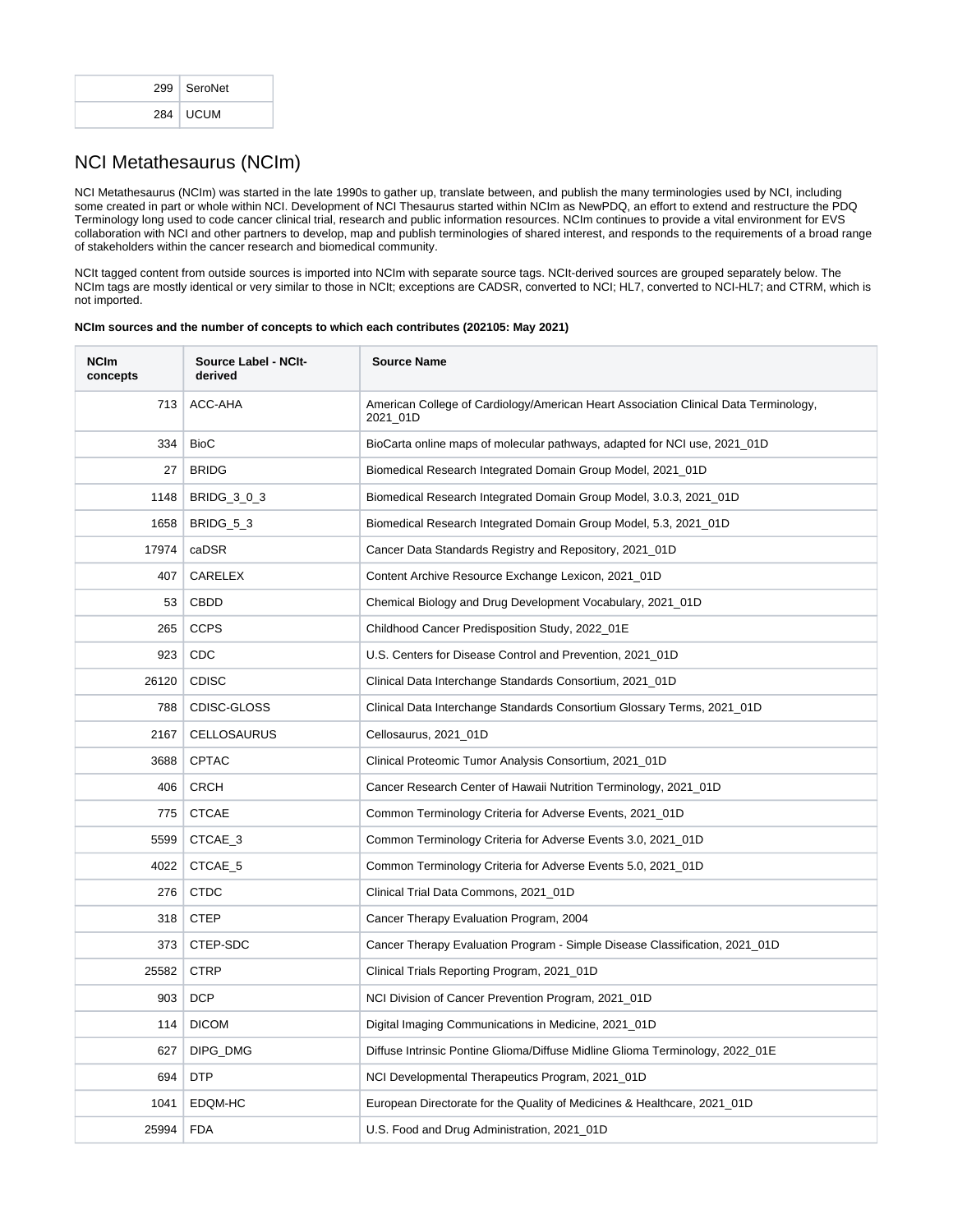| 207    | <b>GAIA</b>      | Global Alignment of Immunization Safety Assessment in pregnancy, 2021_01D |  |
|--------|------------------|---------------------------------------------------------------------------|--|
| 5472   | GDC              | NCI Genomic Data Commons, 2021 01D                                        |  |
| 281    | <b>GENC</b>      | Geopolitical Entities, Names, and Codes Standard, 2021_01D                |  |
| 106    | ICD-10           | International Classification of Diseases, 10th Edition, 2022 01E          |  |
| 671    | <b>ICDC</b>      | NCI Integrated Canine Data Commons, 2021_01D                              |  |
| 215    | <b>ICH</b>       | International Conference on Harmonization, 2021 01D                       |  |
| 215    | <b>INC</b>       | International Neonatal Consortium, 2021 01D                               |  |
| 156    | <b>JAX</b>       | Jackson Laboratories Mouse Terminology, adapted for NCI use, 2021_01D     |  |
| 244    | <b>KEGG</b>      | KEGG Pathway Database, 2021 01D                                           |  |
| 166401 | <b>NCI</b>       | National Cancer Institute Thesaurus, 2021_01D                             |  |
| 5078   | <b>NCI-GLOSS</b> | NCI Dictionary of Cancer Terms, 2021_01D                                  |  |
| 5392   | <b>NCI-HGNC</b>  | NCI HUGO Gene Nomenclature Committee, 2021 01D                            |  |
| 129    | NCI-HL7          | NCI Health Level 7, 2021_01D                                              |  |
| 509    | <b>NCPDP</b>     | National Council for Prescription Drug Programs, 2021_01D                 |  |
| 5      | <b>NDC</b>       | National Drug Code, 2021_01D                                              |  |
| 4782   | <b>NICHD</b>     | National Institute of Child Health and Human Development, 2021_01D        |  |
| 1200   | <b>PCDC</b>      | Pediatric Cancer Data Commons, 2021 01D                                   |  |
| 39     | <b>PI-RADS</b>   | Prostate Imaging Reporting and Data System, 2021_01D                      |  |
| 169    | <b>PID</b>       | National Cancer Institute Nature Pathway Interaction Database, 2021_01D   |  |
| 310    | <b>RENI</b>      | Registry Nomenclature Information System, 2021_01D                        |  |
| 296    | SeroNet          | Serological Sciences Network Terminology, 2022_01E                        |  |
| 1456   | <b>UCUM</b>      | Unified Code for Units of Measure, 2021 01D                               |  |
| 20     | <b>WHO</b>       | World Health Organization (WHO) Terminology, 2022_01E                     |  |
| 25     | <b>ZFIN</b>      | Zebrafish Model Organism Database, 2021_01D                               |  |

| <b>NCIm</b><br>concepts | Source Label -<br>Other | <b>Source Name</b>                                             |  |
|-------------------------|-------------------------|----------------------------------------------------------------|--|
| 15882                   | AOD                     | Alcohol and Other Drug Thesaurus, 2000                         |  |
| 276                     | AOT                     | Authorized Osteopathic Thesaurus, 2003                         |  |
| 13257                   | <b>CBO</b>              | Clinical Bioinformatics Ontology, 2011_02                      |  |
| 541                     | CCSR_ICD10CM            | Clinical Classifications Software Refined for ICD-10-CM, 2021  |  |
| 356                     | CCSR_ICD10PCS           | Clinical Classifications Software Refined for ICD-10-PCS, 2021 |  |
| 962                     | <b>CDCREC</b>           | Race & Ethnicity - CDC, 1.2                                    |  |
| 3078                    | <b>COSTAR</b>           | COSTAR, 1989-1995                                              |  |
| 16494                   | <b>CSP</b>              | CRISP Thesaurus, 2006                                          |  |
| 3843                    | <b>CST</b>              | COSTART, 1995                                                  |  |
| 318                     | <b>CTEP</b>             | Cancer Therapy Evaluation Program, 2004                        |  |
| 529                     | <b>CVX</b>              | Vaccines Administered, 2017_02_08, 2020_07_28                  |  |
| 9620                    | <b>DRUGBANK</b>         | DrugBank, 5.0_2016_06_22, 5.0_2020_07_30                       |  |
| 7289                    | <b>DXP</b>              | DXplain, 1994                                                  |  |
| 102562                  | <b>FMA</b>              | Foundational Model of Anatomy Ontology, 4_15                   |  |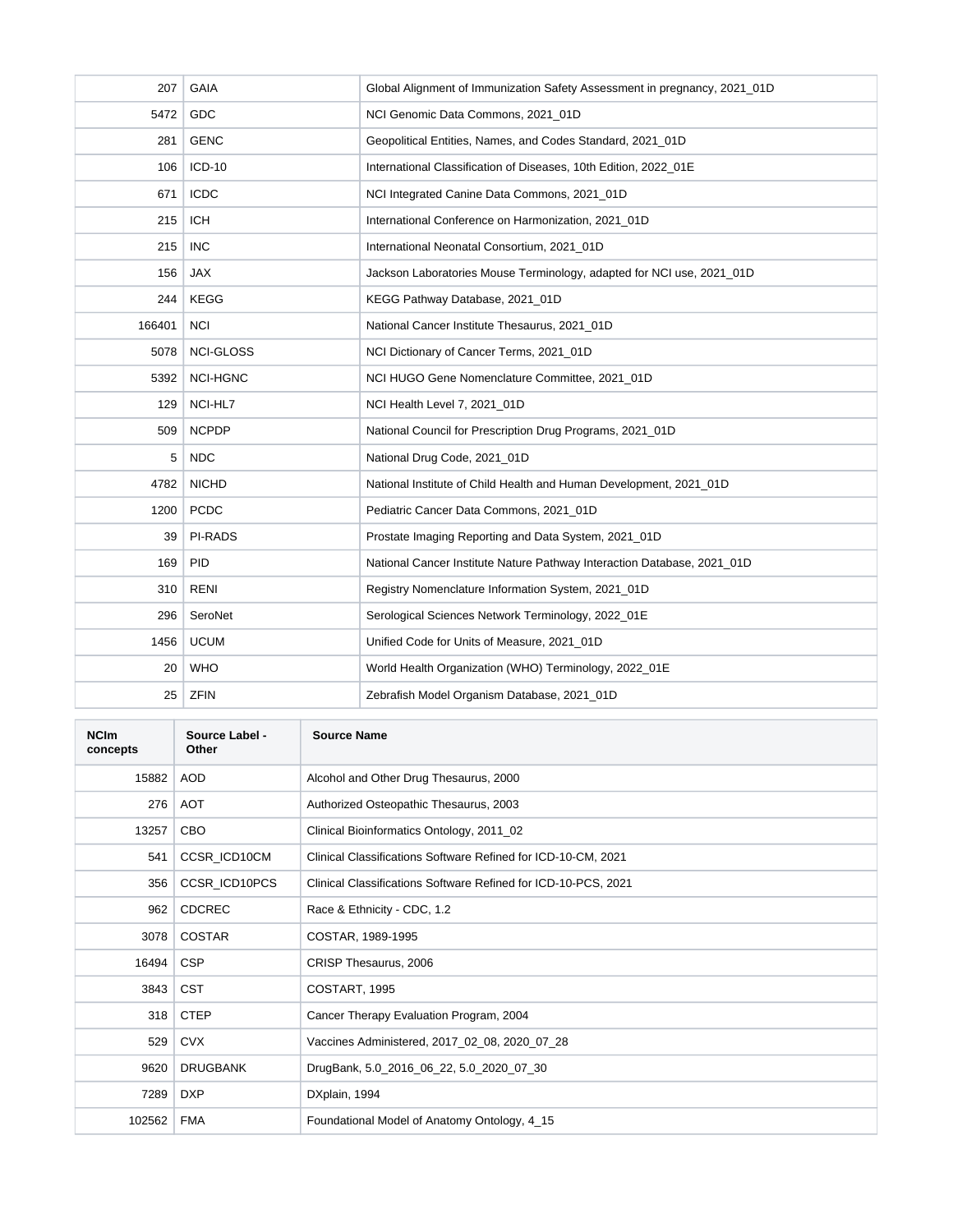| 7495    | <b>GARD</b>        | Genetic and Rare Diseases Information Center, 2015_04                                                                          |  |  |
|---------|--------------------|--------------------------------------------------------------------------------------------------------------------------------|--|--|
| 71208   | GO                 | Gene Ontology, 2020_05_02                                                                                                      |  |  |
| 7591    | <b>HCPCS</b>       | Healthcare Common Procedure Coding System, 2020                                                                                |  |  |
| 42505   | <b>HGNC</b>        | HUGO Gene Nomenclature Committee, 2020 05                                                                                      |  |  |
| 9061    | HL7V3.0            | HL7 Vocabulary Version 3.0, 2019_12                                                                                            |  |  |
| 17747   | <b>HPO</b>         | Human Phenotype Ontology, 2020_06_08                                                                                           |  |  |
| 17424   | ICD <sub>10</sub>  | ICD10, 2016                                                                                                                    |  |  |
| 103391  | ICD10CM            | International Classification of Diseases, 10th Edition, Clinical Modification, 2021                                            |  |  |
| 190986  | ICD10PCS           | ICD-10-PCS, 2021                                                                                                               |  |  |
| 20937   | <b>ICD9CM</b>      | International Classification of Diseases, Ninth Revision, Clinical Modification, 2014                                          |  |  |
| 2874    | <b>ICDO</b>        | International Classification of Disease for Oncology, 3_2                                                                      |  |  |
| 748     | <b>ICPC</b>        | International Classification of Primary Care, 1993                                                                             |  |  |
| 5055    | ISO3166-2          | International Organization for Standardization 3166-2, 2012                                                                    |  |  |
| 167298  | <b>LNC</b>         | <b>LOINC, 268</b>                                                                                                              |  |  |
| 41      | <b>MCM</b>         | McMaster University Epidemiology Terms, 1992                                                                                   |  |  |
| 332     | <b>MDBCAC</b>      | Mitelman Database of Chromosome Aberrations in Cancer, 2005_12                                                                 |  |  |
| 59238   | <b>MDR</b>         | Medical Dictionary for Regulatory Activities Terminology (MedDRA), 23_1                                                        |  |  |
| 3431    | MED-RT             | Medication Reference Terminology, 2020_09_08                                                                                   |  |  |
| 2109    | <b>MEDLINEPLUS</b> | MedlinePlus Health Topics, 20191029                                                                                            |  |  |
| 900     | MGED               | MGED Ontology, 131                                                                                                             |  |  |
| 449367  | <b>MSH</b>         | Medical Subject Headings, 2021_2020_07_16                                                                                      |  |  |
| 212203  | MTH                | UMLS Metathesaurus, 2020AB                                                                                                     |  |  |
| 11      | <b>MTHCMSFRF</b>   | Metathesaurus CMS Formulary Reference File, MTHCMSFRF_2014                                                                     |  |  |
| 19009   | MTHICD9            | International Classification of Diseases, Ninth Revision, Clinical Modification, Metathesaurus additional entry<br>terms, 2014 |  |  |
| 1633    | MTHMST             | Metathesaurus Version of Minimal Standard Terminology Digestive Endoscopy, 2001                                                |  |  |
| 69394   | <b>MTHSPL</b>      | Metathesaurus FDA Structured Product Labels, 2020_08_28                                                                        |  |  |
| 84      | <b>MVX</b>         | Manufacturers of Vaccines, 2020_09_04                                                                                          |  |  |
| 1983453 | <b>NCBI</b>        | NCBI Taxonomy, 2020_05_21                                                                                                      |  |  |
| 7984    | <b>NCIMTH</b>      | <b>NCIMTH</b>                                                                                                                  |  |  |
| 0       | <b>NCISEER</b>     | NCI SEER ICD Neoplasm Code Mappings, 1999                                                                                      |  |  |
| 1887    | <b>NPO</b>         | NPO: NanoParticle Ontology for Cancer Nanotechnology Research, 2011_12_08                                                      |  |  |
| 97276   | OMIM               | Online Mendelian Inheritance in Man, 2020_07_27                                                                                |  |  |
| 12398   | <b>PDQ</b>         | Physician Data Query, 2016_07_31                                                                                               |  |  |
| 2039    | <b>PMA</b>         | Portfolio Management Application, 2010                                                                                         |  |  |
| 260     | <b>PNDS</b>        | Perioperative Nursing Data Set, 4_2018                                                                                         |  |  |
| 940     | QMR                | Quick Medical Reference (QMR), 1996                                                                                            |  |  |
| 45834   | RADLEX             | RadLex, 4_1                                                                                                                    |  |  |
| 198630  | <b>RXNORM</b>      | RxNorm Vocabulary, 20AA_200908F                                                                                                |  |  |
| 349474  | SNOMEDCT_US        | US Edition of SNOMED CT, 2020_09_01                                                                                            |  |  |
| 167     | SOP                | Source of Payment Typology, 9                                                                                                  |  |  |